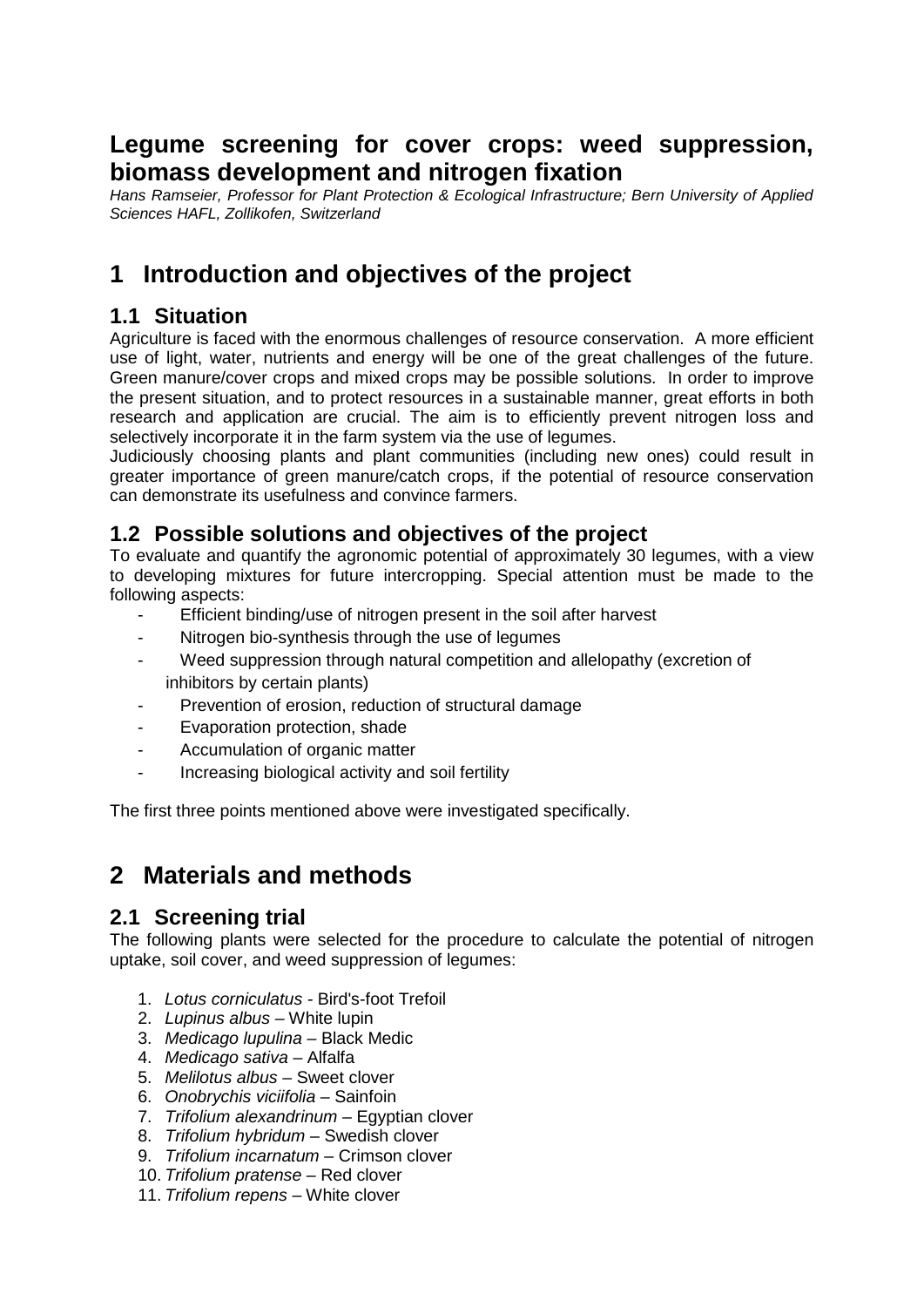- 12. *Trifolium resupinatum –* Persian clover
- 13. *Trifolium subterraneum –* Subterranean clover
- 14. *Vicia faba –* Faba bean
- 15. *Vicia pannonica –* Hungarian vetch
- 16. *Vicia sativa –* Common vetch
- 17. *Lens culinaris –* Lentil
- 18. *Trigonella foenum-graecum –* Fenugreek
- 19. *Vicia villosa –* Hairy vetch
- 20. *Lathyrus sativus –* Grass pea / Chickling vetch
- 21. *Pisum sativum HARDY –* Pea variety HARDY
- 22. *Pisum sativum ARVIKA –* Pea variety ARVIKA
- 23. *Glycine max –* Soybean
- 24. *Lupinus angustifolius –* Blue lupin
- 25. *Trigonella caerulea –* Blue fenugreek
- 26. *Cicer arietinum –* Chickpea
- 27. *Terra nuda –* uncovered soil (control)
- *28. Lens culinaris –* Lentil (Canadian variety)
- *29. Avena sativa –* Oat
- *30. Phacelia tanacetifolia –* Phacelia

In addition to 27 legume species, the non-legume species, spring oat and phacelia, were sown and used as reference, and one procedure served as control of uncovered soil.

These 29 plant species were sown as pure culture on the one hand in 2010 in Changins, and in Changins (Western part of Switzerland) and in Zollikofen (Bern) in 2011, and mixed with oats and phacelia, on the other (split plot enclosure). Trials were carried out three times each, resulting in 360 elementary plots per study site.

Trials with the pure cultures were mainly concerned with studying over-wintering (freezing and effect on the seeds of successive crops).



Illustration 1: Pure culture trial design. Each elementary plot measures 1.5 x 6m;  $T =$  Strips with oats bordering the remaining area.

In the split-plot trial, emergence and plant development data were collected until the first frost.

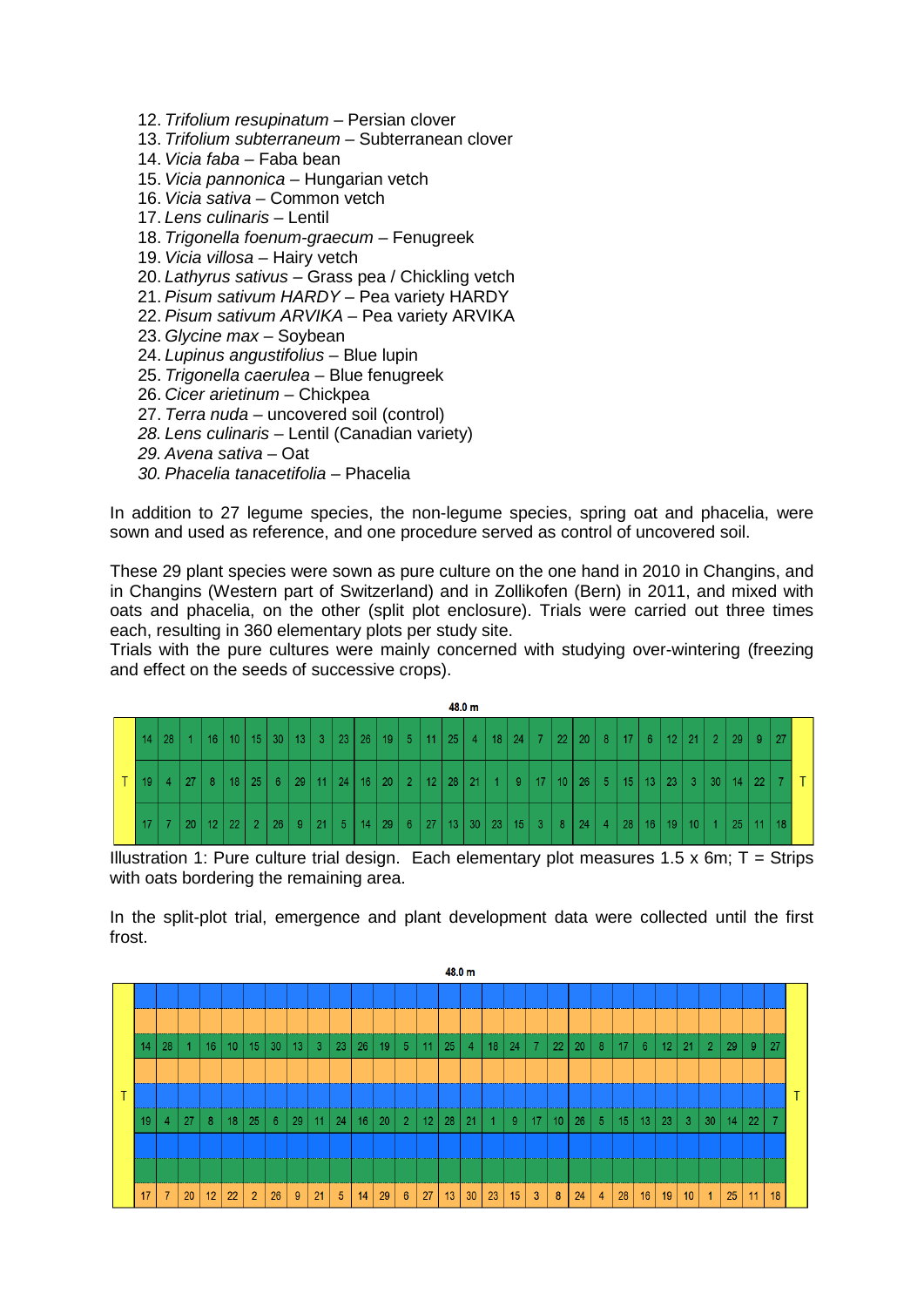Illustration 2: Split plot trial design. Each elementary plot measures 1.5m x 18m (divided into  $3 \times 6$ m). Green = pure culture, blue = Phacelia-seed added, orange = oat seed added,  $T =$ strips with oats bordering the remaining areas.

After 25, 35, 45, 55, 65 and  $75 + 3$  days, the speed of emergence and soil cover were examined. Weed suppression was measured in autumn and spring, and biomass production of the plants and weeds at the end of the vegetation period. The harvested samples were examined in the lab for N-, P-, K-, Ca- and Mg-content. At the end of the vegetation period, the plants were measured for height, and the portion of legumes (%) in the mixtures with oats and phacelia was determined. Further data was collected the following spring.

## **2.2 N-Fixation potential**

To answer the question of how much atmospheric nitrogen is fixed by legumes, a pot trial was carried out in Zollikofen, using 20 legumes (3 repetitions). The plants were sown in pure sand and supplied with an N-free nutrient solution.

The Natural-N<sup>15</sup>-abundance method was chosen to determine fixation performance. Here the ratio of the stable N-Isotope  $N^{14}$  and  $N^{15}$  in the plant was used, making it possible to differentiate the nitrogen available to the plants in the soil from the molecular nitrogen in the air. As in the field, phacelia and spring oat were used as reference plants.

The trial was planted and harvested at the same time as the field trials.

### **2.3 Effect on succeeding crops**

In 2012 the development of the succeeding crop (sugar beets) were also examined in Zollikofen. The following data and observations were made:

- In addition to "Observations the following spring", under Chapter 2.1, the dominant surviving weeds were also determined.
- Emergence of the sugar beets (the number of emerging plants)
- Data on aphid and slug damage to the sugar beets
- Young plant development  $\rightarrow$  height in cm in BBCH19 stage
	- $\rightarrow$  plant propagation (measuring leaf spread) in cm in BBCH 19 stage
- Determining the biomass of the sugar beets on June 28th, separating leaf biomass and root biomass.

# **3 Selected results and discussion**

## **3.1 Screening trial**

### **3.1.1 Gross biomass**

The gross biomass is composed of the tested plants and weeds in dt dry matter/ha (DM/ha).

The average amount of gross biomass produced varies a great deal, ranging from 11.9 dt DM/ha in the Bird's-foot Trefoil procedure to 62.6 dt DM/ha with the Faba bean. In the "uncovered soil" procedure, an average DM production rose from 9.8 dt/ha due to the weeds. In a total of 7 procedures, the studies show a DM production of over 40 dt/ha: *Pisum sativum cv ARVIKA* (42.2dt), *Avena sativa* (43.8dt), *Lupinus albus* (44.0dt), *Vicia satia* (45.7dt), *Phacelia tanacetifolia* (47.0dt), *Pisum sativum HARDY* (52.1dt), *Vicia faba* (62.6dt). The lowest DM production: control - uncovered soil (9.8dt), *Lotus corniculatus* (11.9dt), *Cicer arietinum* (16.3dt), *Trigonella caerulea* (16.4dt), *Medicago lupulina* (16.9dt).

#### **3.1.2 Net biomass**

Net biomass is obtained by subtracting weed biomass from the gross biomass.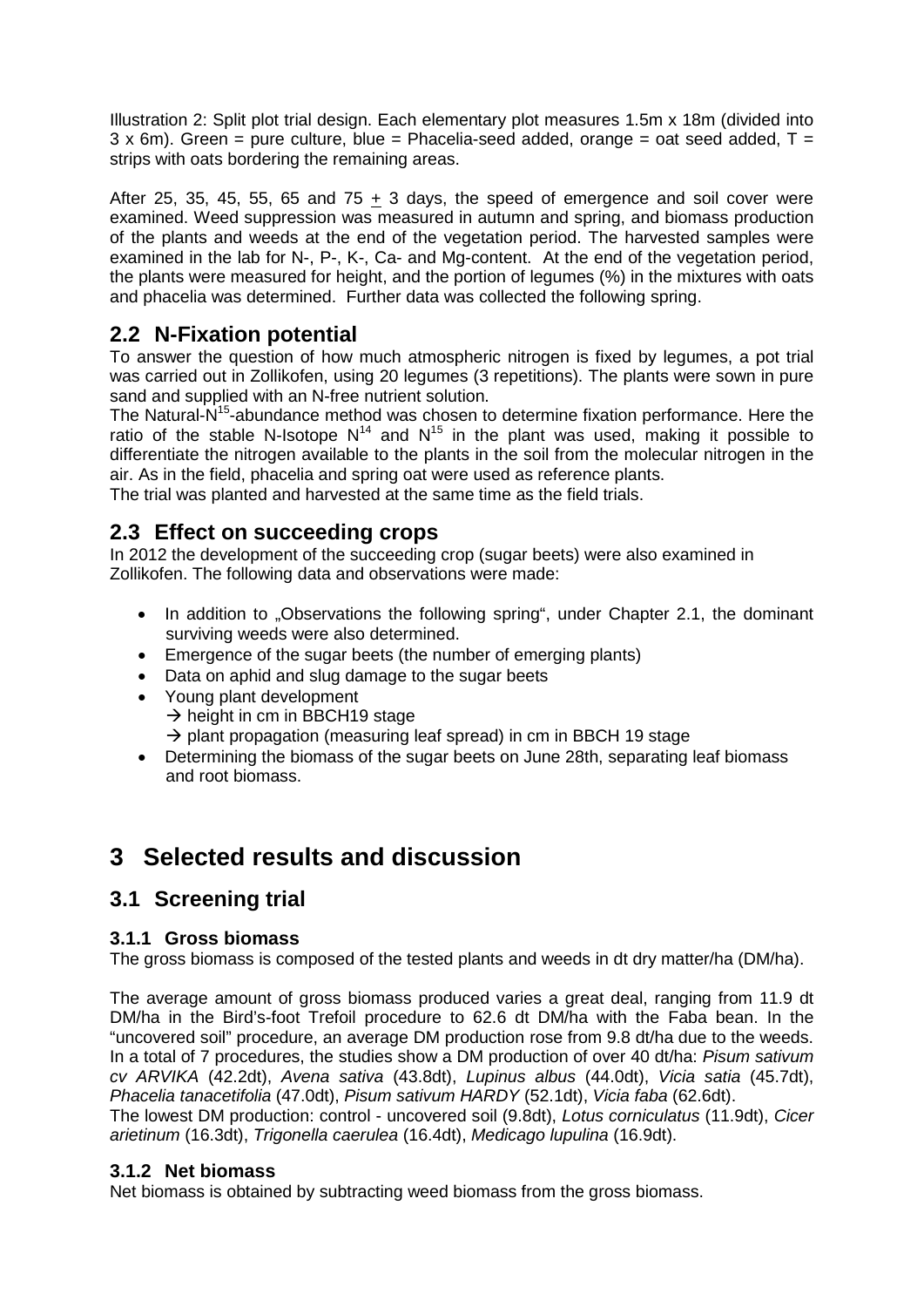**Plant species Changins Zollikofen average SD2) 2010 2011 2011** Uncovered soil 0.0 l 0.0 j 0.0 k 0.0 0.0 *Lotus corniculatus* | 3.3 jkl 6.0 ij | 4.3 jk | 4.6 | 1.4 *Onobrychis viciifolia* 6.7 ijkl 14.1 fghi 10.1 ij 10.3 3.7 *Cicer arietinum* | 17.2 gh | 11.1 fghij | 4.0 jk | 10.8 | 6.6 *Medicago lupulina* | 6.7 ijkl | 10.2 ghij | 15.9 ghi | 10.9 | 4.6 *Trifolium repens* 11.2 hijk 9.7 hij 14.7 ghi 11.9 2.6 *Trifolium hybridum* | 14.4 ghi | 11.3 fghij | 11.1 hij | 12.3 | 1.9 *Trigonella caerulea* | 4.4 jkl | 14.7 fghi | 21.5 efg | 13.5 | 8.6 *Trifolium pratense* 11.0 hijk 14.0 fghi 16.1 ghi 13.7 2.5 *Melilotus albus* 10.1 hijk 17.2 fghi 15.7 ghi 14.3 3.8 *Trifolium subterraneum* 12.8 ghij 17.0 fghi 14.9 ghi 14.9 2.1 *Medicago sativa* | 11.5 hijk 20.3 fgh 22.7 efg | 18.2 | 5.9 *Trigonella foenum-graecum* | 9.0 hijkl 38.4 cd | 17.6 fghi | 21.7 | 15.1 *Lupinus angustifolius* | 9.9 hijk 36.5 d 21.2 efg | 22.6 | 13.4 *Lens culinaris cv.Canada* | 32.4 de | 15.0 fghi | 25.2 def | 24.2 | 8.7 *Vicia pannonica*  $\begin{array}{|l} \hline \end{array}$  35.2 de | 19.0 fgh | 20.0 fgh | 24.7 | 9.1 *Trifolium resupinatum* | 34.4 de | 21.7 fg | 26.1 def | 27.4 | 6.4 *Glycine max* 2.0 kl 48.3 bc 34.1 d 28.1 23.7 *Lens culinaris* 20.5 cd 22.3 ef 32.0 d 31.6 9.1 *Trifolium incarnatum* 30.0 ef 32.7 de 32.5 d 31.7 1.5 *Trifolium alexandrinum* 31.7 de 32.4 de 31.9 d 32.0 0.4 *Lathyrus sativus* NA1 39.9 cd 29.5 de 34.7 7.3 *Vicia villosa* 44.8 bc 35.7 d 32.3 d 37.6 6.5 *Lupinus albus* 21.5 fg 56.0 b 46.8 bc 41.4 17.9 *Avena sativa* **1** 40.3 cd 36.0 d 48.2 bc 41.5 6.2 *Pisum sativum cv.Arvica* | 52.7 ab | 40.2 cd | 33.3 d | 42.1 | 9.8 *Vicia sativa* **1 54.0 a** 35.4 **d** 43.9 **c 44.5 9.3** *Phacelia tanacetifolia* | 26.7 ef | 52.3 b | 55.0 ab | 44.7 | 15.7 *Pisum sativum cv.Hardy* | 53.6 a | 55.2 b | 44.6 c | 51.1 | 5.7 *Vicia faba* 17.0 cd | 74.5 a | 62.7 a | 59.4 | 17.0

Chart 1: Net biomass in three trials, Changins and Zollikofen in dt DM/ha. The different letters indicate statistically significant differences (p<0.5).

<sup>1</sup>Not available  $2$ <sup>2</sup> = Standard deviation

The above chart shows that the best procedures in gross production are also the best procedures in net production. Procedures which produce over 40 dt DM/ha in gross production, show efficient weed suppression and also produce over 40 dt DM/ha via the sown plants. The Faba bean resulted in the highest values, at almost 60 dt DM/ha, which is very high when one takes into consideration that this biomass was produced within a relatively short period of time (beginning of August to the end of the vegetation period).

#### **3.1.3 Growth and soil cover**

Fast emergence and fast soil cover are important for fighting erosion and suppressing weeds.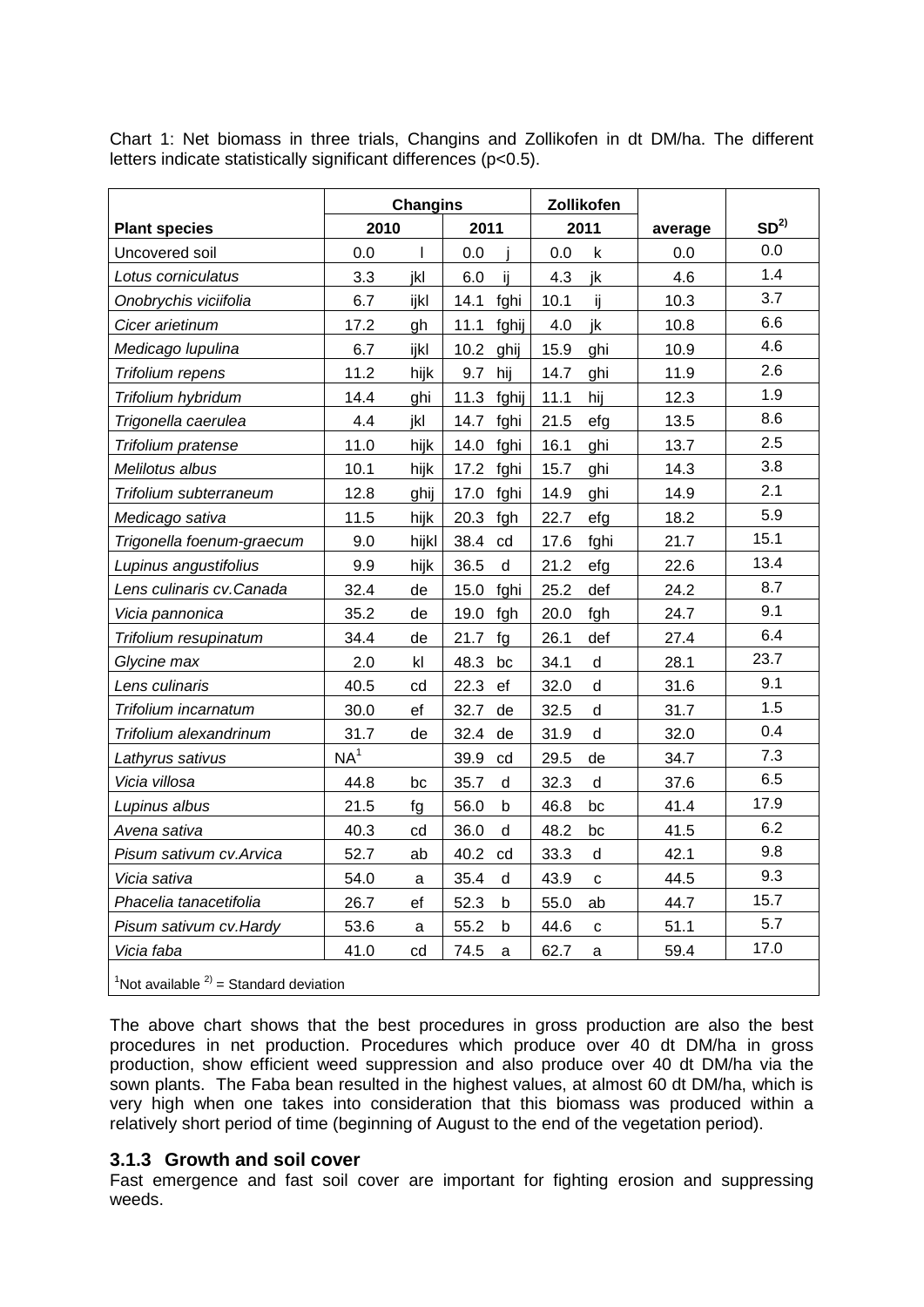Chart 2: The number of days needed to obtain 50% soil cover. Trial 2010 (Changins) and 2011 (Changins and Zollikofen). The different letters indicate statistically significant differences (p<0.5).

|                                                                  | <b>Changins</b> |       | Zollikofen      |            |    |       |    |        |                 |                |
|------------------------------------------------------------------|-----------------|-------|-----------------|------------|----|-------|----|--------|-----------------|----------------|
|                                                                  | 2010            |       |                 | 2011 split |    |       |    |        | SD <sup>2</sup> |                |
| <b>Plant species</b>                                             |                 |       |                 | 2011       |    | plot  |    | 2011   | average         |                |
| Vicia villosa                                                    | 11              | g     | 18              | defgh      | 21 | bcde  | 22 | cdefgh | 18              | 4.9            |
| Trifolium resupinatum                                            | 16              | fg    | 23              | cdefgh     | 21 | bcde  | 21 | defgh  | 20              | $\mathbf{3}$   |
| Pisum sativum cv. Arvica                                         | 24              | defg  | 16              | h          | 20 | bcde  | 20 | efgh   | 20              | 3.5            |
| Vicia sativa                                                     | 20              | efg   | 18              | fgh        | 23 | abcd  | 22 | cdefgh | 21              | 2.2            |
| Lathyrus sativus                                                 | NA <sup>1</sup> |       | 19              | defgh      | 22 | bcde  | 23 | cdefgh | 21              | 1.9            |
| Lens culinaris                                                   | 21              | efg   | 21              | cdefgh     | 21 | bcde  | 22 | cdefgh | 21              | 0.7            |
| Trifolium incarnatum                                             | 23              | efg   | 23              | cdefgh     | 20 | cde   | 21 | efgh   | 22              | 1.7            |
| Pisum sativum cv. Hardy                                          | 28              | cdefg | 17              | fgh        | 21 | bcde  | 22 | cdefgh | 22              | 4.4            |
| Phacelia tanacetifolia                                           | 35              | cde   | 17              | fgh        | 17 | e     | 17 | h      | 22              | 9              |
| Lens culinaris cv.canada                                         | 25              | defg  | 20              | cdefgh     | 23 | abcd  | 23 | cdefgh | 23              | $\overline{2}$ |
| Lupinus albus                                                    | 33              | cdef  | 18              | fgh        | 21 | bcde  | 20 | fgh    | 23              | 6.8            |
| Trigonella caerulea                                              | 27              | cdefg | 21              | cdefgh     | 22 | bcde  | 21 | defgh  | 23              | 3              |
| Trifolium alexandrinum                                           | 25              | defg  | 22              | cdefgh     | 23 | abcd  | 24 | cdefg  | 24              | 1.1            |
| Vicia pannonica                                                  | 24              | defg  | 24              | bcdefgh    | 23 | abcd  | 25 | bcdefg | 24              | 0.8            |
| Cicer arietinum                                                  | 27              | cdefg | 18              | efgh       | 21 | bcde  | 30 | ab     | 24              | 5.4            |
| Avena sativa                                                     | 34              | cdef  | 21              | cdefgh     | 23 | abcd  | 22 | defgh  | 25              | 5.9            |
| Medicago sativa                                                  | 29              | cdefg | 27              | bcdefg     | 22 | abcde | 21 | defgh  | 25              | 3.7            |
| Trifolium pratense                                               | 27              | cdefg | 29              | bcd        | 22 | bcde  | 25 | bcdef  | 26              | 2.9            |
| Vicia faba                                                       | 37              | cde   | 18              | fgh        | 26 | ab    | 23 | cdefgh | 26              | 7.9            |
| Trifolium hybridum                                               | 30              | cdefg | 27              | bcdef      | 25 | ab    | 25 | bcdefg | 27              | 2.5            |
| Medicago lupulina                                                | 36              | cde   | 30              | bc         | 21 | bcde  | 21 | defgh  | 27              | 7.4            |
| Trifolium subterraneum                                           | 27              | cdefg | 34              | b          | 24 | abcd  | 24 | bcdefg | 27              | 4.7            |
| Trigonella foenum-graecum                                        | 45              | c     | 20              | cdefgh     | 22 | abcde | 24 | cdefg  | 28              | 11.4           |
| Melilotus albus                                                  | 35              | cde   | 28              | bcde       | 24 | abcd  | 26 | bcdef  | 28              | 5              |
| Lupinus angustifolius                                            | 43              | cd    | 26              | bcdefgh    | 24 | abcd  | 27 | abcde  | 30              | 8.8            |
| Lotus corniculatus                                               | 43              | cd    | NA <sup>1</sup> |            | 25 | ab    | 27 | abcd   | 32              | 9.8            |
| Trifolium repens                                                 | 39              | cde   | 54              | a          | 25 | abc   | 26 | bcdef  | 36              | 13.5           |
| Glycine max                                                      | 89              | a     | 17              | gh         | 19 | de    | 18 | gh     | 36              | 35.6           |
| Onobrychis viciifolia                                            | 68              | b     | 49              | a          | 27 | a     | 28 | abc    | 43              | 19.2           |
| <sup>1</sup> Not available $2$ <sup>2</sup> = Standard deviation |                 |       |                 |            |    |       |    |        |                 |                |

Some tested species cover the soil very quickly, that is, in approximately 3 weeks for 50%

cover. These include Hairy vetch, Persian clover, Pea, Common vetch, Grass pea/Chickling vetch and Lentil. On the other hand, certain plant species require almost twice as long.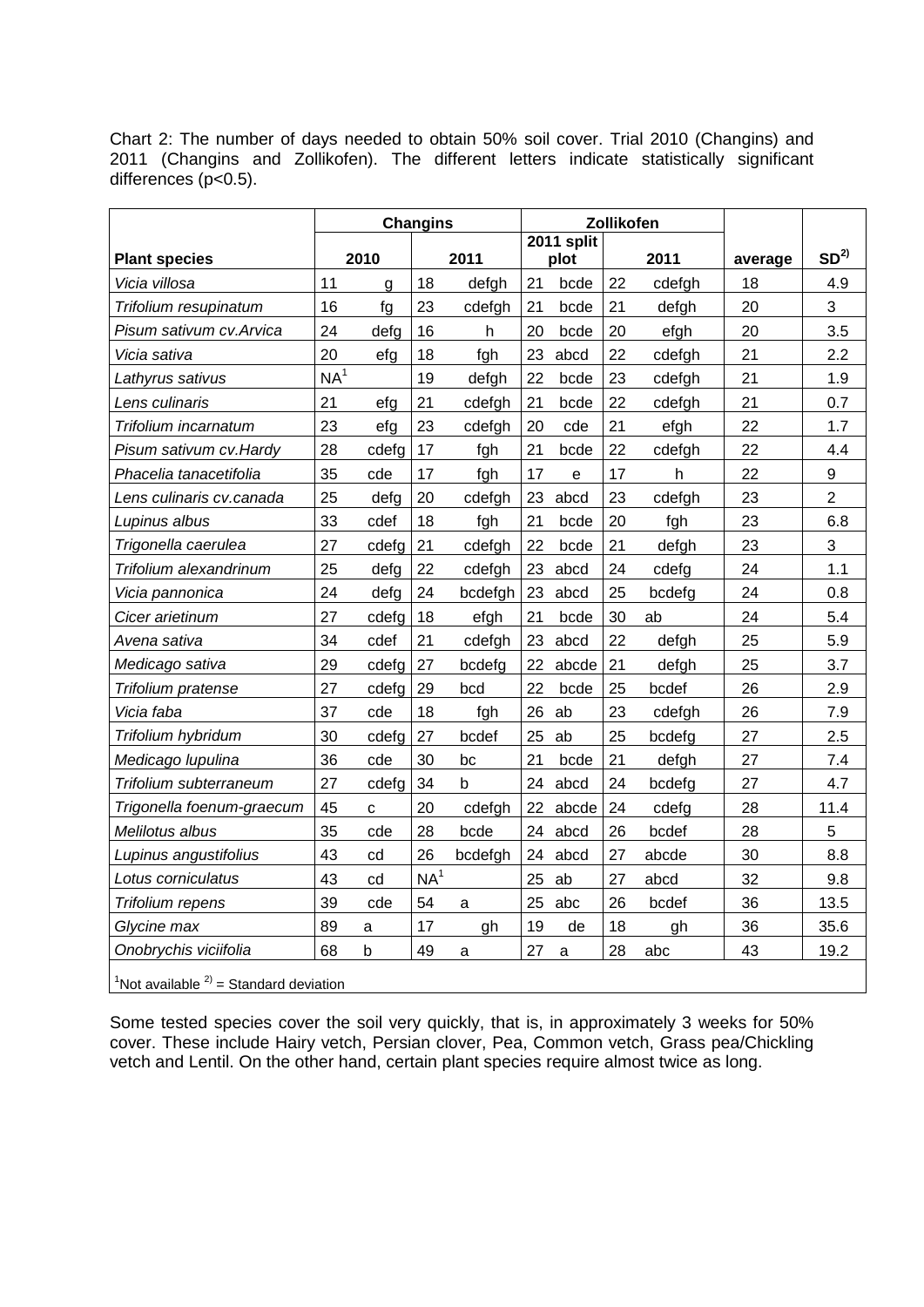#### **3.1.4 Soil cover, produced biomass and weeds**



Number of days until 50% soil cover

Illustration 3: Correlation between the number of days required for 50% soil cover and the % of weeds at harvest.



Illustration 4: Correlation between harvested biomass of green manure crops and proportion of weeds.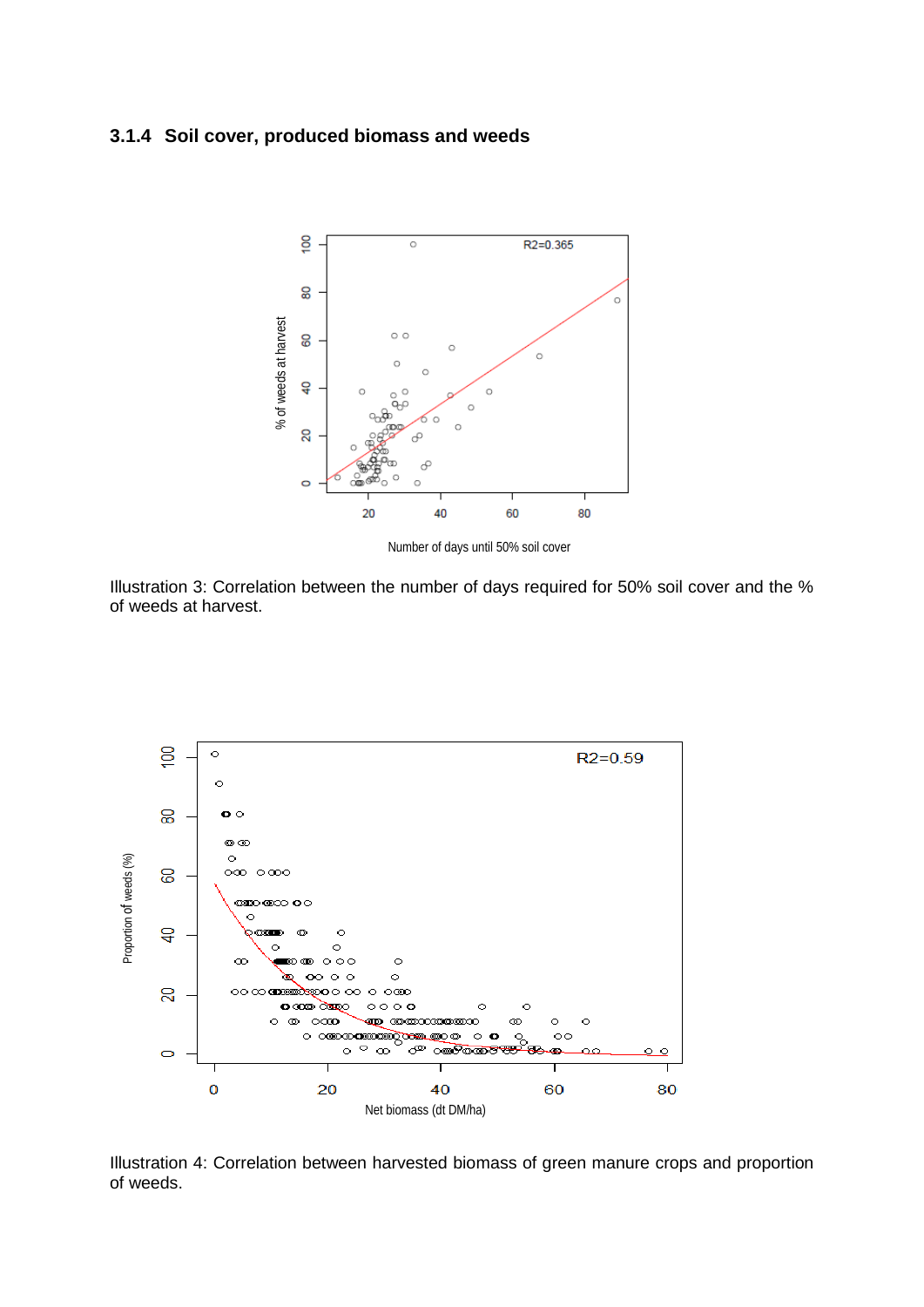Illustration 5 indicates that there is a connection between the biomass of the green manure crop (net biomass) and the emergence of weeds. It is basically true that procedures with a high biomass production result in fewer weeds. There are exceptions, two of which are the Trigonella-species.



**3.1.5 Amount of nitrogen in the above-ground biomass of the tested plants** 

(red columns) in the above-ground biomass of a selection of tested plants in the trial.

The above graph demonstrates that in some cases, very high levels of nitrogen are present in the above-ground biomass. In the middle of 3 trials, 8 of the tested plants showed more than 100kg/ha nitrogen in the above-ground biomass. The three Vicia-species, Common vetch, Faba bean, and Hairy vetch even showed levels above 160kg N/ha. At this high level, one must consider whether a portion will not be washed away over winter. It is true that Oat and Phacelia produce high amounts of net biomass, but show considerably lower levels of nitrogen per hectare.

### **3.2 Biologically fixed nitrogen**

With the help of the values obtained from the pot trial, a calculation could be made of how much nitrogen the planted legumes fixed from the air.

Chart 3 shows that several legume species fix no or practically no nitrogen from the air, probably because the specific rhizobia were absent and had to be inoculated. These include species which do not normally grow, or are not normally planted in Switzerland, such as Blue fenugreek *(Trigonella caerulea)*, Chickpea *(Cicer arietinum)* and Fenugreek *(Trigonella foenum-graecum).*

On the other hand, there are plant species which can fix high levels of nitrogen from the air. The 5 plants with the highest fixation performance showed levels clearly over 100 kgN/ha of fixed atmospheric nitrogen. The trials also indicate that under the climatic conditions of the Swiss Plateau area, considerable amounts of nitrogen can be added to the system through legumes used as green manure after cereal harvest. Many factors, which were not at all, or not completely covered in the trial, that is to say, included in the evaluations, could change the results. Most of the results, however, are similar or consistent with foreign studies. Unfortunately, however, it is impossible to estimate the ratio of N extracted from the ground to fixed atmospheric N, as the formation of rhizobia certainly changes when nitrogen is already present in the soil. Furthermore, only the above-ground biomass was tested in the studies: nitrogen present in the roots was not recorded.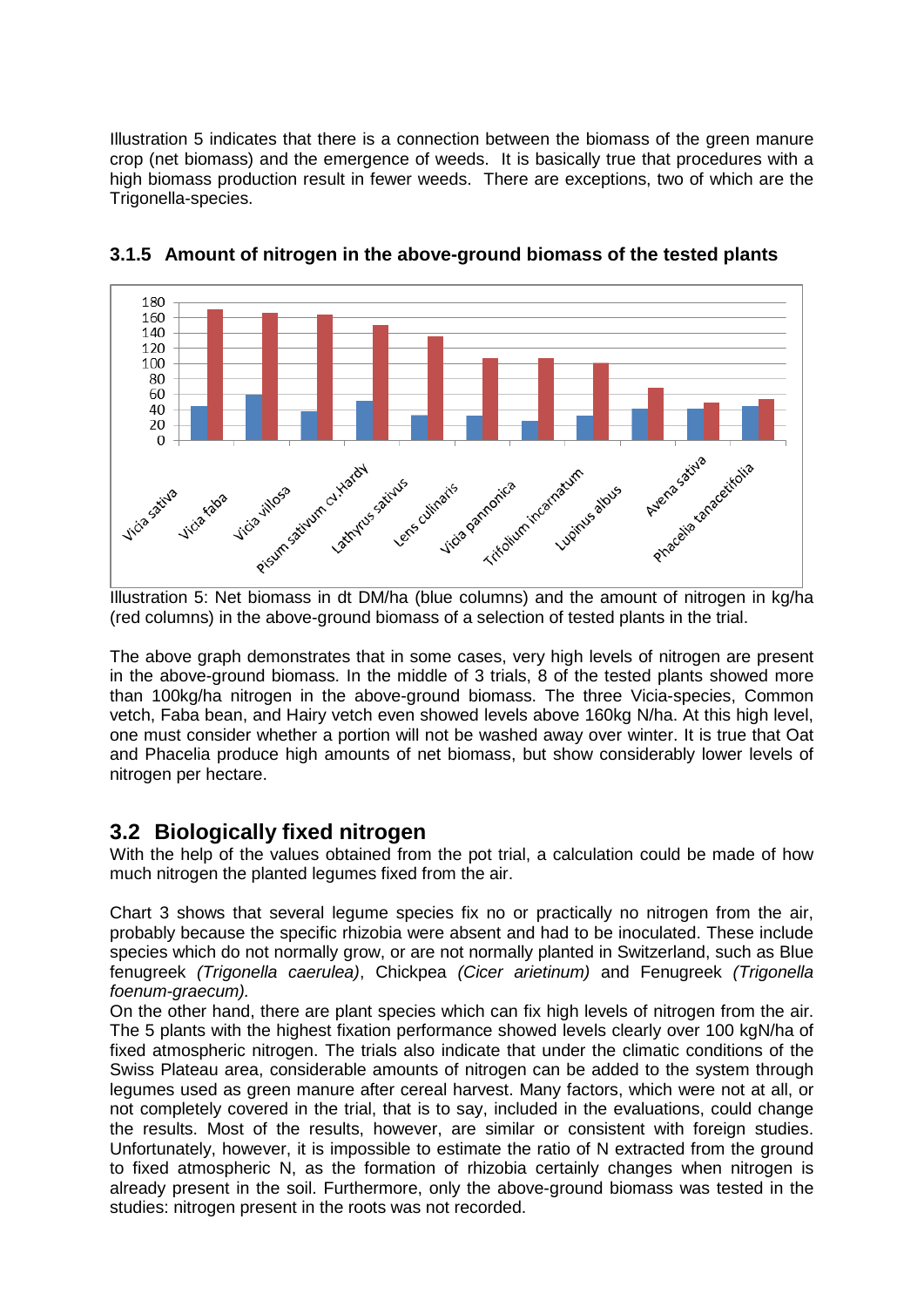| Chart 3: Levels of fixed atmospheric nitrogen through the sown plants in the trial. Trial 2010 |  |  |  |  |  |
|------------------------------------------------------------------------------------------------|--|--|--|--|--|
| (Changins) and 2011 (Changins and Zollikofen). The different letters indicate statistically    |  |  |  |  |  |
| significant differences (p<0.5).                                                               |  |  |  |  |  |

| Amount of fixed Nitrogen from the air (kgNdfa/ha)                 |                         |              |         |                         |                           |                |         |                 |
|-------------------------------------------------------------------|-------------------------|--------------|---------|-------------------------|---------------------------|----------------|---------|-----------------|
| <b>Plant species</b>                                              | <b>Changins</b><br>2010 |              |         | <b>Changins</b><br>2011 | <b>Zollikofen</b><br>2011 |                | average | SD <sup>2</sup> |
| Trigonella caerulea                                               | 1.1                     | ij           | $-25.0$ | h                       | $-0.8$                    | gh             | $-8.2$  | 14.5            |
| Cicer arietinum                                                   | 4.4                     | hij          | 2.3     | h                       | 1.7                       | gh             | 2.8     | 1.4             |
| Avena sativa                                                      | 3.6                     | hij          | 8.5     | gh                      | 6.4                       | $\overline{g}$ | 6.2     | 2.4             |
| Trigonella foenum-graecum                                         | 12.7                    | ghi          | 28.0    | efgh                    | 6.3                       | g              | 15.7    | 11.1            |
| Glycine max                                                       | 7.5                     | hij          | 44.7    | defgh                   | 1.6                       | gh             | 17.9    | 23.4            |
| Trifolium subterraneum                                            | 21.3                    | fgh          | 42.9    | defgh                   | 15.8                      | g              | 26.6    | 14.3            |
| Melilotus albus                                                   | 14.0                    | ghi          | 30.9    | efgh                    | 35.3                      | $\mathsf{f}$   | 26.7    | 11.2            |
| Lupinus albus                                                     | 34.1                    | $\mathsf{f}$ | 39.9    | defgh                   | 9.6                       | g              | 27.9    | 16.1            |
| Trifolium repens                                                  | 22.3                    | fgh          | 32.1    | efgh                    | 46.5                      | ef             | 33.7    | 12.2            |
| Trifolium pratense                                                | 27.8                    | fg           | 36.3    | defgh                   | 37.5                      | f              | 33.9    | 5.3             |
| Medicago sativa                                                   | 19.5                    | fghi         | 25.2    | fgh                     | 62.2                      | de             | 35.6    | 23.2            |
| Trifolium alexandrinum                                            | 59.5                    | $\mathsf e$  | 36.3    | defgh                   | 58.7                      | de             | 51.5    | 13.2            |
| Trifolium resupinatum                                             | 85.6                    | d            | 57.1    | defgh                   | 64.5                      | cde            | 69.1    | 14.8            |
| Trifolium incarnatum                                              | 77.7                    | d            | 97.9    | bcdef                   | 57.6                      | de             | 77.7    | 20.1            |
| Lens culinaris                                                    | 104.6                   | C            | 50.0    | defgh                   | 80.9                      | $\mathbf{C}$   | 78.5    | 27.4            |
| Vicia pannonica                                                   | 116.8                   | C            | 89.5    | cdefg                   | 74.7                      | cd             | 93.6    | 21.3            |
| Pisum sativum cv. Hardy                                           | 109.3                   | $\mathbf C$  | 116.1   | bcd                     | 101.5                     | b              | 109.0   | 7.3             |
| Lathyrus sativus                                                  | Na <sup>1</sup>         |              | 152.4   | bc                      | 98.6                      | b              | 125.5   | 38.0            |
| Vicia sativa                                                      | 142.6                   | b            | 109.1   | bcde                    | 131.0                     | a              | 127.6   | 17.0            |
| Vicia faba                                                        | 112.6                   | C            | 175.1   | b                       | 130.6                     | a              | 139.4   | 32.2            |
| Vicia villosa                                                     | 175.0                   | a            | 170.6   | b                       | 100.1                     | b              | 148.6   | 42.0            |
| <sup>1</sup> Not available $2$ <sup>2)</sup> = Standard deviation |                         |              |         |                         |                           |                |         |                 |

### **3.3 Effect on succeeding crops**

Sugar beets (variety Robinson) were then sown on the trial plot in Zollikofen on 27.3.2012 (95'000 pills/ha). On the basis of a soil analysis and precrop, fertilizer was added at 120 kg/ha K<sub>2</sub>O, 46 kg/ha P<sub>2</sub>O<sub>5</sub> and 52 kg/ha N.

#### **3.3.1 Development of the young sugar beet plants as a function of green manure**

With the development of the young plants (height and leaf blade), the "after-effect"of the green manure can be seen through improved soil structure, provision of nutrients and water supply. The results require cautious interpretation, however, as the trial lasted only one year and was held under difficult weather conditions.

Chart 4 shows that Common vetch and Hairy vetch delivered the best results and the best sugar beets developed. Alfalfa, White clover, both Trigonella-species and Grass pea/Chickling vetch and Egytian clover also performed well.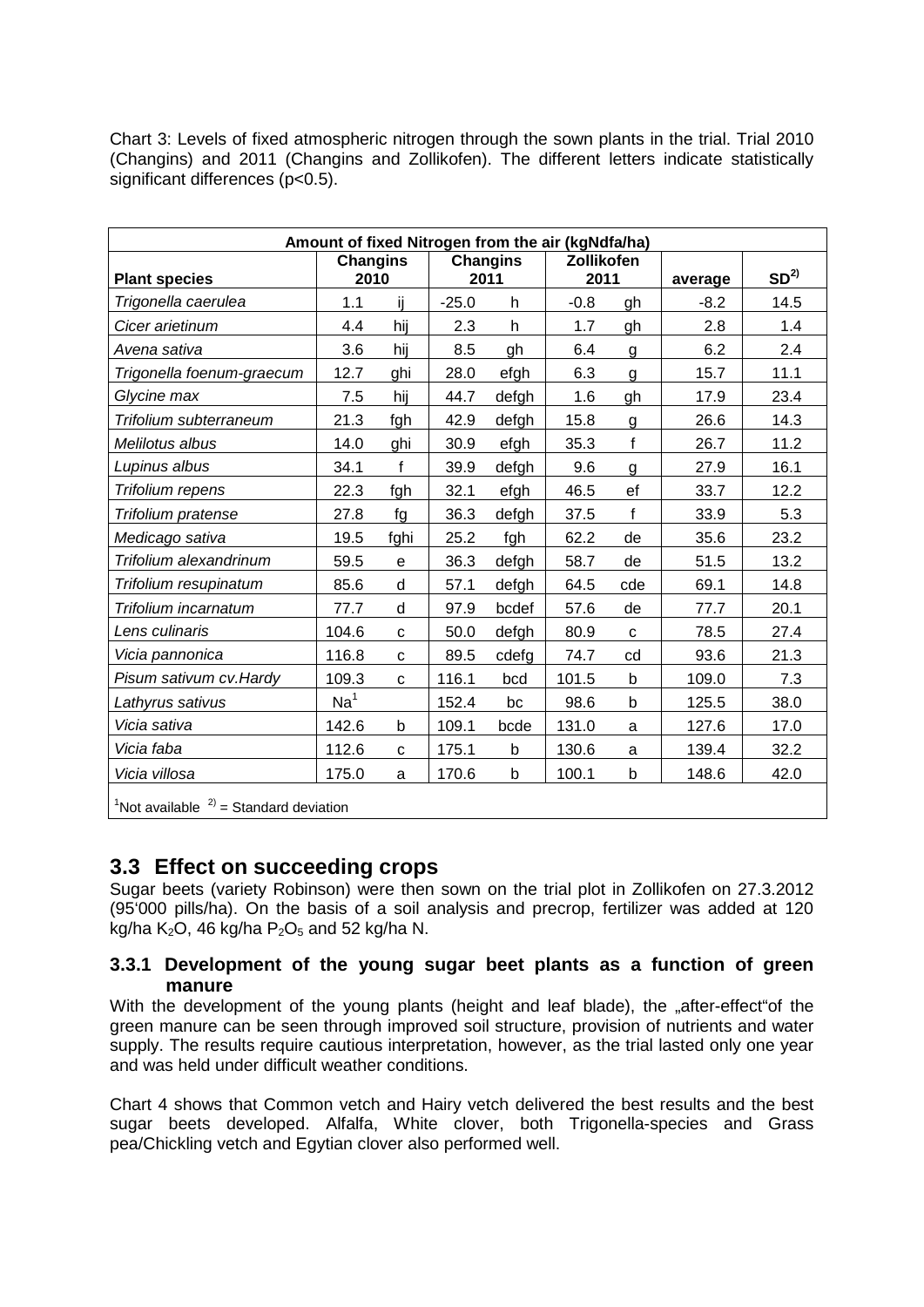| <b>Species of plant</b>    | Hight in cm | Rank           | Leaf extent | Rank           | <b>Rank sum</b> |
|----------------------------|-------------|----------------|-------------|----------------|-----------------|
|                            |             |                | in cm       |                | total           |
| Common vetch               | 32.3        | 1              | 37.87       | 3              | 4               |
| Hairy vetch                | 31.8        | 3              | 38.67       |                | 4               |
| Alfalfa                    | 31.7        | 4              | 38.40       | $\overline{2}$ | 6               |
| White clover               | 31.7        | 4              | 36.67       | 7              | 11              |
| Fenugreek                  | 30.8        | 8              | 37.87       | 3              | 11              |
| <b>Blue fenugreek</b>      | 31.6        | $\overline{7}$ | 37.73       | 5              | 12              |
| Grass pea                  | 31.7        | 4              | 34.53       | 10             | 14              |
| Egyptian clover            | 30.8        | 8              | 37.47       | 6              | 14              |
| Persian clover             | 30.6        | 10             | 35.33       | 8              | 18              |
| Pea ARVIKA                 | 29.7        | 14             | 34.00       | 14             | 28              |
| Pea HARDY                  | 30.4        | 12             | 32.80       | 20             | 32              |
| Uncovered soil             | 27.3        | 23             | 34.00       | 14             | 37              |
| <b>Bird's-foot Trefoil</b> | 29.3        | 16             | 32.53       | 22             | 38              |
| Soybean                    | 27.8        | 22             | 33.60       | 17             | 39              |
| <b>Black Medic</b>         | 28.1        | 21             | 33.30       | 19             | 40              |
| Hungarian vetch            | 28.8        | 19             | 32.30       | 23             | 42              |
| Crimson clover             | 28.5        | 20             | 32.20       | 24             | 44              |
| Oat                        | 26.8        | 24             | 32.70       | 21             | 45              |

Chart 4: Growth height and plant spread of sugar beets in cm from selected procedures, recorded on June 5, 2012, Block Trial, Rütti Zollikofen, 2012

On the other hand, there are species, such as Pea ARVIKA, Pea HARDY, Soybean and Hungarian vetch, which looked good in autumn, but delivered only moderate to poor results. It is difficult to find an explanation for this poor performance. One possibility could be the "cover" formed by frozen plant matter, which prevented the soil from drying. Crismon clover and Oat showed the worst results, even worse than the uncovered soil. Possibly there was an allelopathic effect on the sugar beets.

#### **3.3.2 Development of sugar beet biomass as a function of green manure**

Chart 5: The development of root and leaf biomass of the sugar beets (an average of 5 beets/procedure) in kg DM. Selected procedures, in descending order according to root yield, recorded on June 28, 2012, Block Trial Rütti Zollikofen, 2012

| <b>Plant species</b>  | kg<br>root-DM | kg<br>leaf-DM |
|-----------------------|---------------|---------------|
|                       |               |               |
| Hairy vetch           | 1.36<br>a     | 2.74<br>a     |
| Eyptian clover        | 1.27<br>a     | 2.17<br>ab    |
| Fenugreek             | 1.25<br>a     | 2.09<br>ab    |
| Alfalfa               | 1.19<br>a     | 2.18<br>ab    |
| Persian clover        | 1.19<br>a     | 1.91<br>ab    |
| White clover          | 1.19<br>a     | 2.31<br>ab    |
| <b>Black Medic</b>    | 1.18<br>a     | 1.89<br>ab    |
| <b>Blue lupin</b>     | 1.18<br>a     | 2.12<br>ab    |
| Grass pea             | 1.17<br>a     | 2.18<br>ab    |
| Sainfoin              | 1.12<br>a     | 1.68<br>ab    |
| Uncovered soil        | 0.97<br>a     | 1.47<br>ab    |
| <b>Blue fenugreek</b> | 0.96<br>a     | 1.76<br>ab    |
| Pea HARDY             | 0.91<br>a     | 1.58<br>ab    |
| Pea ARVIKA            | 0.90<br>a     | 1.72<br>ab    |
| Oat                   | 0.90<br>a     | 1.47<br>ab    |
| Crimson clover        | 0.86<br>a     | 1.38<br>b     |
| Hungarian vetch       | 0.84<br>a     | 1.89<br>ab    |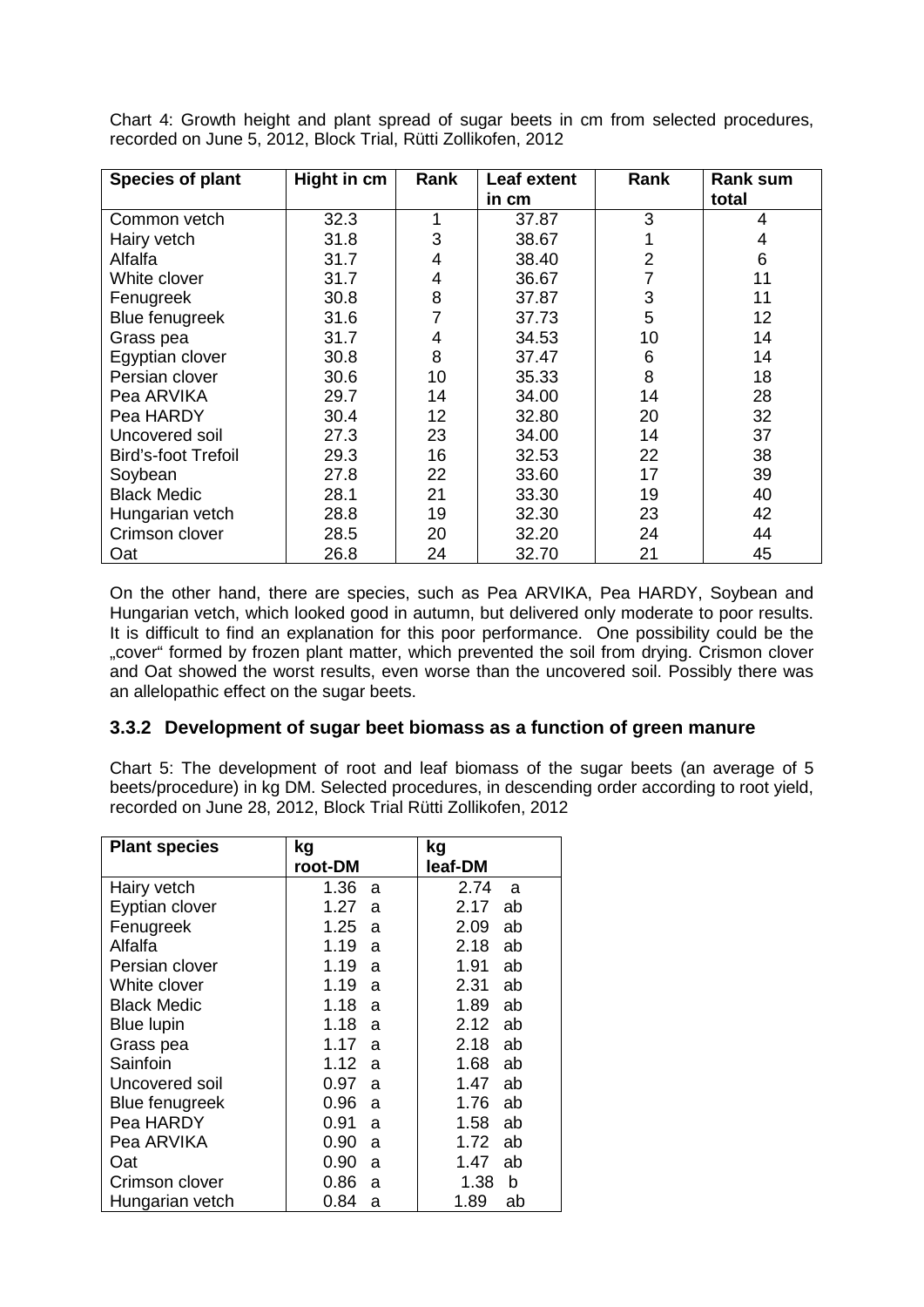Root yield and sugar content of the sugar beets are certainly important for the farmer. Due to a shortage of funds (and labour), however, unfortunately neither the yield nor the sugar content were recorded in the autumn, which would no doubt have been more reliable and revealing than collecting data at the end of June. Nonetheless, conclusions can be drawn from the values obtained. The root yield shows mere tendencies, and no statistically significant values. Statistically speaking, the Crimson clover trial (lowest DM-yield) and Hairy vetch (highest DM-yield) were significantly different in leaf formation.

With few exceptions, the same procedures with Hairy vetch, Alfalfa, White clover and Fenugreek, showed the best root yields and young plant development. However, there are plants with good young plant development, but very poor root yield. For example, Common vetch, which, along with Hairy vetch, showed the best young plant development, slipped into the middle field in terms of root yield. The worst results, in both yield and young plant development were seen in the Oat, Crimson clover, and Hungarian vetch procedures. What is surprising is that root and leaf yield do not always conveniently correlate. Therefore, there are procedures (plants), such as Common vetch, which led to a high leaf yield with the sugar beets, and a relatively modest root yield. However the opposite was also observed: relatively modest foliage and a surprisingly high root yield, such as Persian clover and Black Medic.

## **4 Overall discussion and conclusions**

On the whole, a very positive conclusion can be drawn. The trials have taken us forward significantly. Of the 27 tested legume species, we were able to identify some very interesting ones.

Plants which emerge quickly, cover well, and grow rapidly suppress weeds efficiently and can also form large amounts of biomass. On the basis of the trials, however, we cannot say which legume species are able to absorb especially much nitrogen present in the soil. The experiments have demonstrated that there are legumes which are in a position to fix atmospheric nitrogen very efficiently and in large quantities, especially the Vetch species, which can fix amounts significantly more than 100 kg N/ha within approximately 3 months in above-ground biomass. When one considers that about the same quantity can be found underground in the roots and nodules (which were not examined), this means an immense potential of fixing atmospheric N. Peas and Vetch are very efficient builders of biomass and therefore also enjoy a high potential for building organic matter ("friable humus"). Of the 27 tested legumes, 10 formed more than 30 dt DM/ha of above-ground biomass, which is a very high level. When summing up the profit for the succeeding crop, the following species seem particularly interesting: Hairy vetch, Egyptian clover and Persian clover. Both Trigonella species and White clover are also of interest. With these species, the sugar beets tended to develop better than in uncovered soil. These species warrant further investigation. On the other hand, there seem to be plant species which suppress weeds well, can absorb and fix large quantities of N, such as Crimson clover; yet succeeding crops develop poorly. Oat, too, as reference plant, showed that, whereas it forms large quantities of biomass in the autumn and suppresses weeds well, the succeeding crop develops badly. On the basis of the tests, it can also be said that the future will lie not in single species but in mixtures. In this way various positive effects can be combined and negative effects eliminated.

# **5 Acknowledgements**

The trials were carried out in collaboration with the Federal Research Station ACW Changins (Dr. Raphael Charles) and Master-Student, Claude-Alain Gebhard, with financial support from the Federal Department of Economic Affairs, Education and Research.